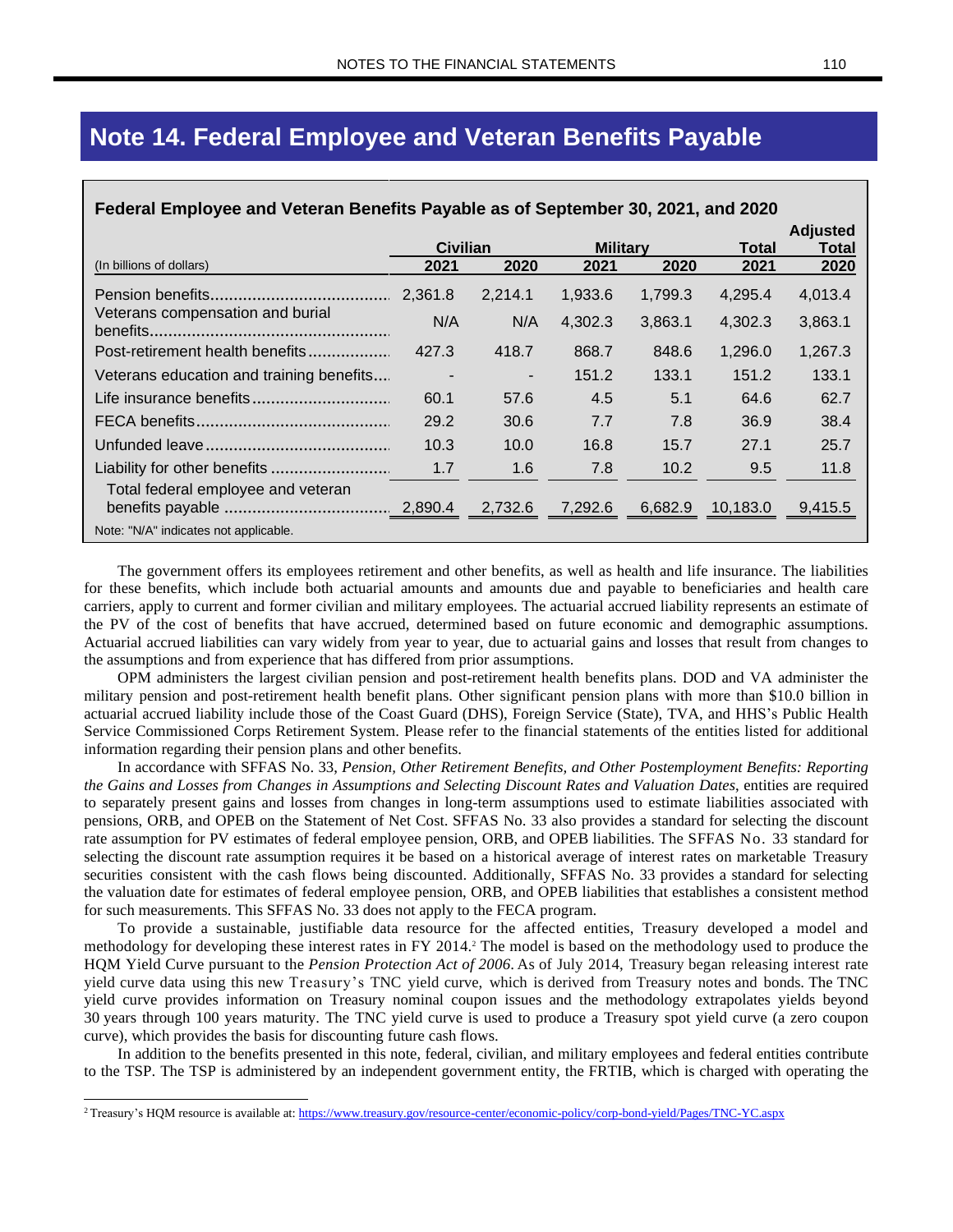TSP prudently and solely in the interest of the participants and their beneficiaries. Please refer to Note 24—Fiduciary Activities for additional information on the TSP.

For FY 2020, VA reported a retrospective change in accounting regarding obligations for hospital care or medical services. This change in accounting principle increased the prior year liability for other benefits line by \$6.2 billion. In FY 2020, the \$6.2 billion was previously reported in Note 12—Accounts Payable.

## **Pension Benefits**

#### **Change in Pension Benefits**

|                                                                     |        | <b>Military</b><br><b>Civilian</b> |         | <b>Total</b> |         |         |
|---------------------------------------------------------------------|--------|------------------------------------|---------|--------------|---------|---------|
| (In billions of dollars)                                            | 2021   | 2020                               | 2021    | 2020         | 2021    | 2020    |
| Actuarial accrued pension liability,<br><b>Pension expense:</b>     |        | 2,094.1                            | 1.799.3 | 1,759.2      | 4,013.4 | 3,853.3 |
| Prior (and past) service costs from plan<br>amendments or new plans |        |                                    |         |              |         |         |
|                                                                     | 51.7   | 44.4                               | 38.4    | 37.2         | 90.1    | 81.6    |
|                                                                     | 65.6   | 65.7                               | 57.0    | 59.2         | 122.6   | 124.9   |
| Actuarial (gains)/losses (from                                      | 46.2   | 16.3                               | 47.4    | 19.4         | 93.6    | 35.7    |
| Actuarial (gains)/losses (from                                      | 80.8   | 88.7                               | 53.9    | (15.0)       | 134.7   | 73.7    |
|                                                                     |        | 0.1                                |         |              |         | 0.1     |
| Total pension expense                                               | 244.3  | 215.2                              | 196.7   | 100.8        | 441.0   | 316.0   |
|                                                                     | (96.6) | (95.2)                             | (62.4)  | (60.7)       | (159.0) | (155.9) |
| Actuarial accrued pension liability, end of                         |        | 2,214.1                            | 1,933.6 | 1,799.3      | 4,295.4 | 4.013.4 |

### **Significant Long-Term Economic Assumptions Used in Determining Pension Liability and the Related Expense**

|             | <b>Civilian</b> | <b>Military</b> |             |       |       |
|-------------|-----------------|-----------------|-------------|-------|-------|
| 2021        |                 | 2020            |             | 2021  | 2020  |
| <b>FERS</b> | <b>CSRS</b>     | <b>FERS</b>     | <b>CSRS</b> |       |       |
|             | 2.40%           | 3.30%           | 2.70%       | 2.90% | 3.20% |
|             | 1.70%           | 1.70%           | 1.70%       | 1.60% | 1.60% |
|             | 1.30%           | 1.20%           | 1.20%       | 2.00% | 1.80% |
|             | 1.70%           | 1.50%           | 1.70%       | 1.60% | 1.60% |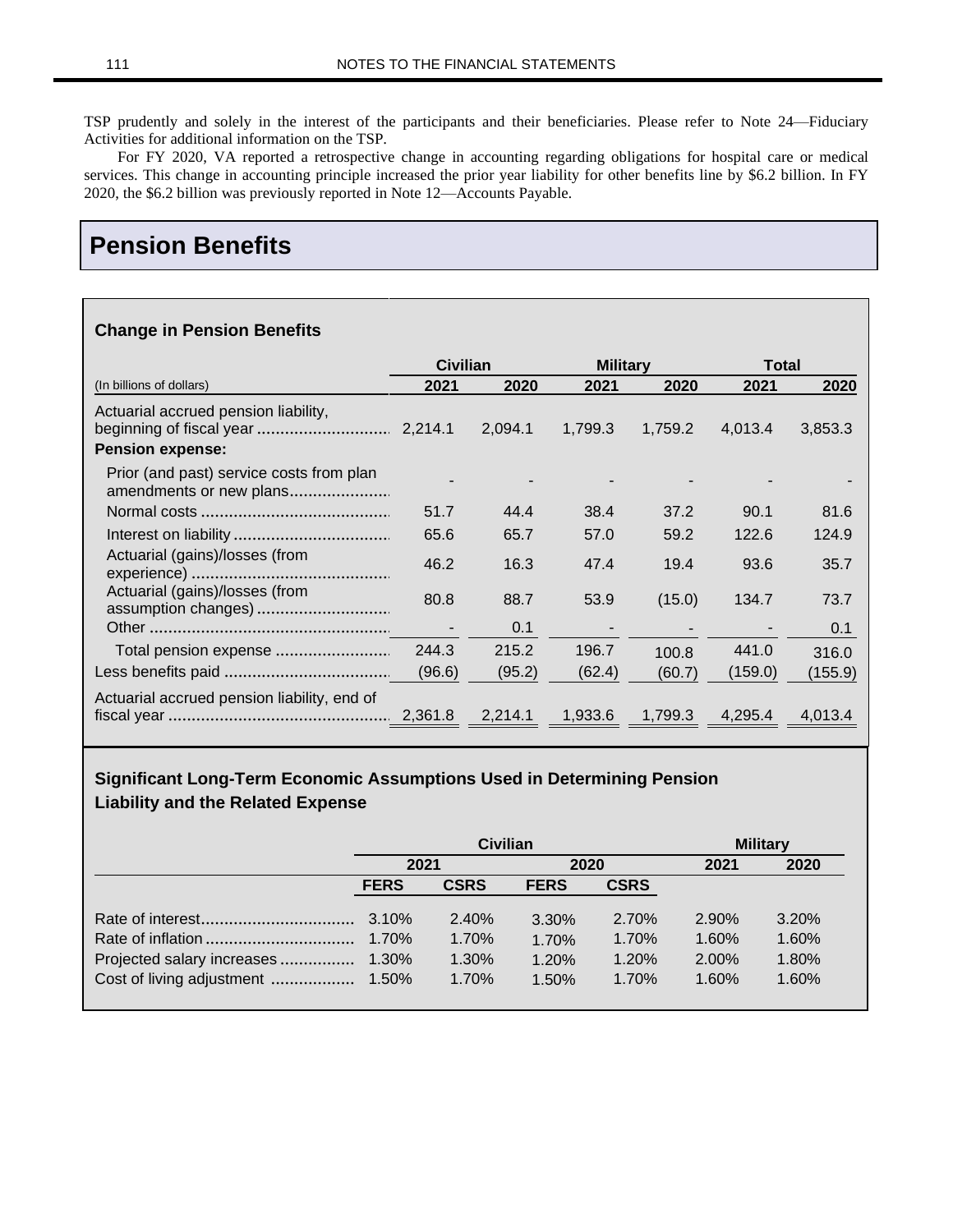OPM administers the largest civilian pension plan, which covers substantially all full-time, permanent civilian federal employees. This plan includes two components of defined benefits, the CSRS and the FERS. The basic benefit components of the CSRS and the FERS are financed and operated through the CSRDF, a trust fund. CSRDF monies are generated primarily from employees' contributions, federal entity contributions, payments from the General Fund, and interest on investments in Treasury securities. As of September 30, 2021, USPS has accrued, but not paid OPM, \$14.6 billion in CSRS and FERS retirement benefit expenses since 2014. In order for USPS to preserve liquidity and to ensure the ability to fulfill its primary universal service mission was not placed at undue risk, USPS has not made any of the required payments for FERS or CSRS amortization. The cost of each year's payment, including defaulted payments, along with other benefit program costs, are included in USPS' net cost for that year in the consolidated Statements of Net Cost. The liability is not included on the government-wide Balance Sheet due to the USPS liability being eliminated with OPM's corresponding receivable due from USPS recording a loss allowance for doubtful accounts for the unpaid balances.

The civilian pension liability increased by \$147.7 billion, primarily due to less favorable than assumed plan experience and the declining interest rate assumption.

#### **Military Employees' Pensions**

The Military Retirement System consists of a funded, noncontributory, defined benefit plan for military personnel (Services of Army, Navy, Air Force, Marine Corps, and Space Force) with an entry date prior to January 1, 2018 and the BRS, generally for military personnel with an entry date on or after January 1, 2018. The defined benefit plan includes nondisability retired pay, disability retired pay, survivor annuity programs, and Combat-Related Special Compensation. The Service Secretaries may approve immediate non-disability retired pay at any age with credit of at least 20 years of active duty service. Reserve retirees must be at least 60 years old and have at least 20 qualifying years of service before retired pay commences; however, in some cases, the age can be less than 60 if the reservist performs certain types of active service. P.L. 110-181 provides for a 90-day reduction in the reserve retirement age from age 60 for every three months of certain active duty service served within a fiscal year for service after January 28, 2008 (not below age 50). There is no vesting of defined benefits before non-disabled retirement. There are distinct non-disability benefit formulas related to four populations within the Military Retirement System: Final Pay, High-3, Career Status Bonus/Redux, and the BRS enacted in the NDAA for FY 2016, effective January 1, 2018. The BRS is a retirement benefit merging aspects of both a defined benefit annuity with a defined contribution account, through the TSP. The date an individual enters the military generally determines which retirement system they would fall under and if they have the option to select, via a one-time irrevocable election, their retirement system. Military personnel with a start date on or after January 1, 2018 are automatically enrolled in BRS. Although all members serving as of December 31, 2017 were grandfathered under the prior retirement system, Active Duty, National Guard and Reserve personnel meeting established criteria may have opted into BRS during calendar year 2018. Under the BRS, retiring members are given the option to receive a portion of their retired pay annuity in the form of a lump sum distribution. For additional information on these benefits, see DOD's Office of Military Compensation website [https://militarypay.defense.gov.](https://militarypay.defense.gov/)

The DOD MRF was established by P.L. 98-94 (currently 10 U.S.C. §1461-1467) and accumulates funds to finance, on an accrual basis, the liabilities of DOD military retirement and survivor benefit programs. This fund receives income from three sources: monthly normal cost payments from the Services to pay for DOD's portion of the current year's service cost; annual payments from Treasury to amortize the unfunded liability and pay for the increase in the normal cost attributable to Concurrent Receipt (certain beneficiaries with combat-related injuries who are receiving payments from VA) per P.L. 108- 136; and investment income.

DOD's Office of the Actuary calculates the actuarial liability annually using economic and demographic assumptions about the future (e.g., mortality and retirement rates). The \$134.3 billion increase in the Military Retirement Pension liability is primarily attributable to changes in assumptions and less favorable than assumed plan experience.

The NDAA for FY 2021, §§ [8224-8225](https://www.govtrack.us/congress/bills/116/hr6395/text) requires the USCG be covered by the MRF no later than the beginning of FY 2023. The USCG actuarial liability will be included on DOD's September 30, 2022 financial statements.

The VA also provides certain veterans and/or their dependents with pension benefits, based on annual eligibility reviews. The pension program for veterans is not accounted for as a "federal employee pension plan" under SFFAS No. 5, *Accounting for Liabilities of the Federal Government* due to differences between its eligibility conditions and those of federal employee pensions. Therefore, a future liability for pension benefits is not recorded. VA pension liabilities are recognized when due and payable. The projected amounts of future payments for pension benefits (presented for informational purposes only) as of September 30, 2021, and 2020, was \$130.1 billion and \$110.6 billion, respectively.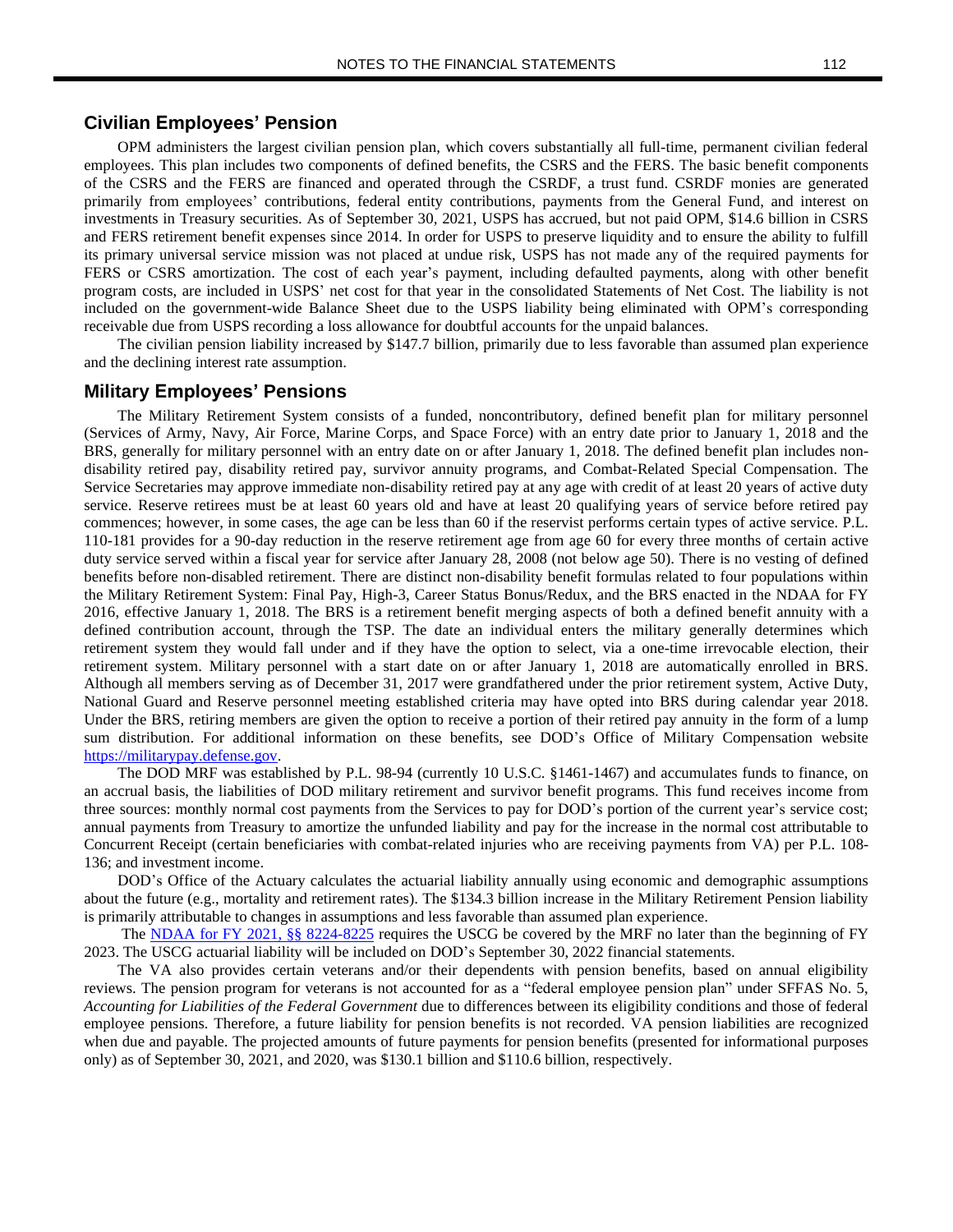### **Veterans Compensation and Burial Benefits**

| 2021<br>2021<br>2020<br>2020<br>2021<br>2020<br>(In billions of dollars)<br>Actuarial accrued liability,<br>3,122.7<br>8.8<br>3,863.1<br>7.1<br>3,129.8<br><b>Current year expense:</b><br>Interest on the liability balance<br>124.5<br>106.8<br>0.3<br>0.2<br>124.8<br>107.0<br>Prior (and past) service costs from<br>program amendments or new programs<br>1.1<br>27.4<br>26.3<br>43.3<br>43.3<br>Actuarial (gains)/losses (from<br>107.7<br>47.5<br>47.7<br>(0.2)<br>1.3<br>109.0<br>Actuarial (gains)/losses (from<br>349.5<br>574.9<br>0.9<br>350.4<br>575.4<br>0.5<br>2.1<br>2.0<br>834.7<br>550.1<br>832.7<br>Total current year expense<br>548.0<br>(110.9)<br>(101.4)<br>(0.3)<br>(0.3)<br>(101.1) |
|---------------------------------------------------------------------------------------------------------------------------------------------------------------------------------------------------------------------------------------------------------------------------------------------------------------------------------------------------------------------------------------------------------------------------------------------------------------------------------------------------------------------------------------------------------------------------------------------------------------------------------------------------------------------------------------------------------------|
|                                                                                                                                                                                                                                                                                                                                                                                                                                                                                                                                                                                                                                                                                                               |
|                                                                                                                                                                                                                                                                                                                                                                                                                                                                                                                                                                                                                                                                                                               |
|                                                                                                                                                                                                                                                                                                                                                                                                                                                                                                                                                                                                                                                                                                               |
|                                                                                                                                                                                                                                                                                                                                                                                                                                                                                                                                                                                                                                                                                                               |
|                                                                                                                                                                                                                                                                                                                                                                                                                                                                                                                                                                                                                                                                                                               |
|                                                                                                                                                                                                                                                                                                                                                                                                                                                                                                                                                                                                                                                                                                               |
|                                                                                                                                                                                                                                                                                                                                                                                                                                                                                                                                                                                                                                                                                                               |
|                                                                                                                                                                                                                                                                                                                                                                                                                                                                                                                                                                                                                                                                                                               |
|                                                                                                                                                                                                                                                                                                                                                                                                                                                                                                                                                                                                                                                                                                               |
|                                                                                                                                                                                                                                                                                                                                                                                                                                                                                                                                                                                                                                                                                                               |
|                                                                                                                                                                                                                                                                                                                                                                                                                                                                                                                                                                                                                                                                                                               |
|                                                                                                                                                                                                                                                                                                                                                                                                                                                                                                                                                                                                                                                                                                               |
|                                                                                                                                                                                                                                                                                                                                                                                                                                                                                                                                                                                                                                                                                                               |
|                                                                                                                                                                                                                                                                                                                                                                                                                                                                                                                                                                                                                                                                                                               |
| Actuarial accrued liability, end of fiscal                                                                                                                                                                                                                                                                                                                                                                                                                                                                                                                                                                                                                                                                    |
| 3,854.3<br>10.6<br>8.8<br>4,302.3<br>3,863.1                                                                                                                                                                                                                                                                                                                                                                                                                                                                                                                                                                                                                                                                  |

| <b>Durial Deficits as VI September 30, 2021, and 2020</b> |          |       |
|-----------------------------------------------------------|----------|-------|
|                                                           | 2021     | 2020  |
|                                                           |          |       |
|                                                           | $2.95\%$ | 3.23% |
|                                                           | $2.32\%$ | 2.16% |
|                                                           |          |       |

The government compensates disabled veterans and their survivors. Veterans' compensation is payable as a disability benefit or a survivor's benefit. Entitlement to compensation depends on the veteran's disabilities incurred in or aggravated during active military service, death while on duty, or death resulting from service-connected disabilities after active duty.

Eligible veterans who die or are disabled during active military service-related causes, as well as their dependents, and dependents of service members who died during active military service, receive compensation benefits. In addition, service members who die during active military service and veterans who separated under other than dishonorable conditions are provided with a burial flag, headstone/marker, and grave liner for burial in a VA national cemetery or are provided a burial flag, headstone/marker and a plot allowance for burial in a private cemetery. These benefits are provided under 38 U.S.C., Part 2, §2301-2308, in recognition of a veteran's military service and are recorded as a liability in the period the requirements are met.

The liability for veterans' compensation and burial benefits payable is based on an actuarial estimate of future compensation and burial payments. The liability increased by \$439.2 billion in FY 2021 primarily due to assumption changes and interest on the liability balance. The total loss from assumption changes was mainly impacted by a decrease in the discount rate assumptions, increase in the COLA rate assumptions, and by changes in other assumptions such as life expectancy, new case rates, and mortality improvement rate. The interest on liability cost of \$124.8 billion is based on the prior year liability balance multiplied by the single weighted average discount rate used to compute the liability for veterans' compensation and burial benefits payable in the prior year.

Several significant actuarial assumptions were used in the valuation of compensation and burial benefits to calculate the PV of the liability. A liability was recognized for the projected benefit payments to: 1) those beneficiaries, including veterans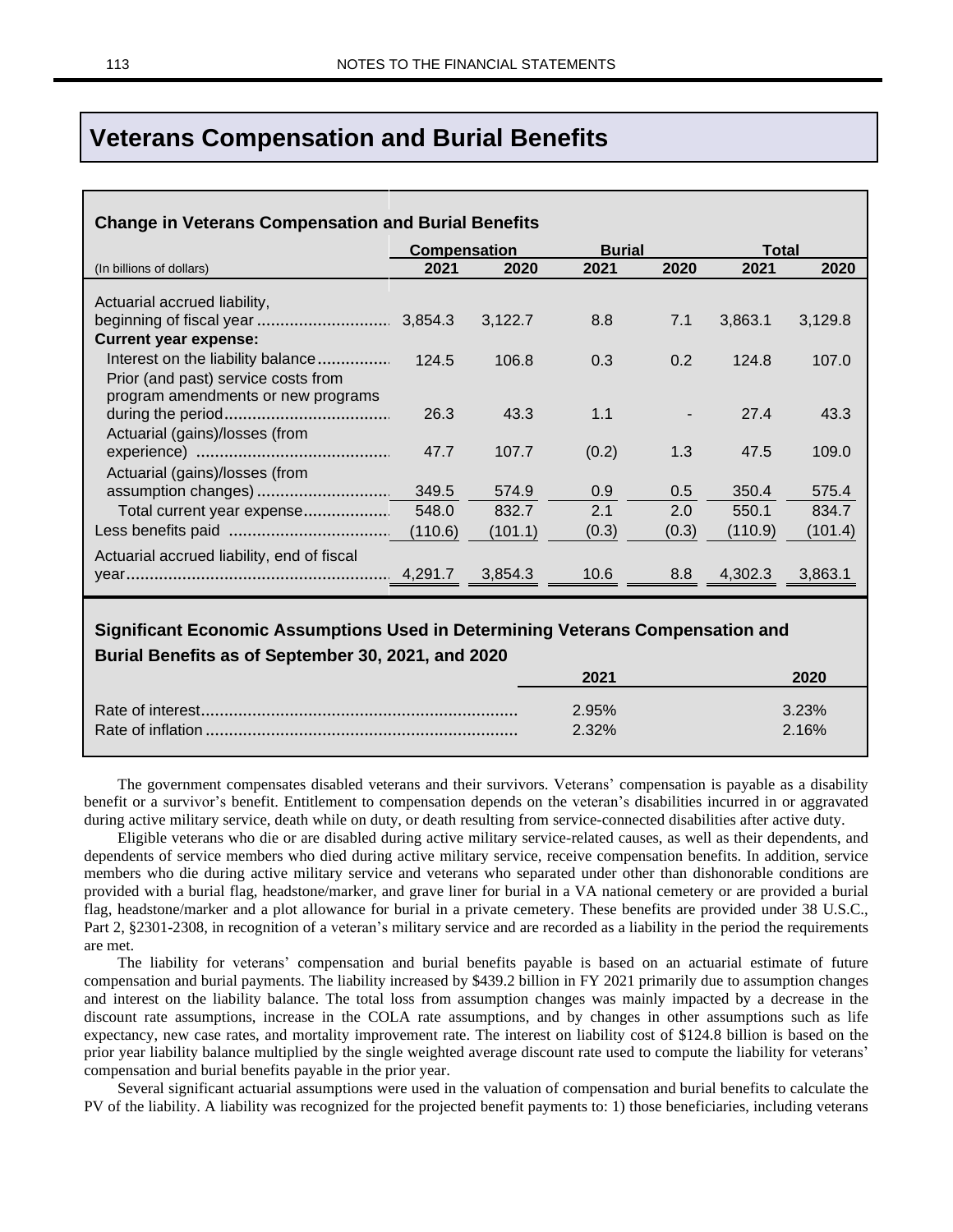and survivors, currently receiving benefit payments; 2) current veterans who are expected in the future to become beneficiaries of the compensation program; and 3) a proportional share of those in active military service as of the valuation date who are expected to be future veterans and to become beneficiaries of the compensation program. Future benefit payments to survivors of those veterans in classes 1, 2, and 3 above are also incorporated into the projection.

In FY 2021, there were several regulatory changes impacting the prior year service cost component of the veterans' compensation and burial benefits payable liability. During FY 2021, the *Johnny Isakson and David P. Roe, M.D. Veterans Health Care and Benefits Improvement Act of 2020* (P.L. 116-315) contained various provisions for VA to care for homeless veterans during a covered public health emergency, to carry out a retraining assistance program for unemployed veterans, and other purposes. Several sections of this law affected the compensation and burial liability model. There were also two procedural advisory changes that impacted the liability:

- The section that addresses the musculoskeletal system within the VA's schedule for rating disabilities was revised to ensure the rating schedule uses current medical terminology, thus providing updated criteria for the evaluation of musculoskeletal disabilities; and
- VA amended its adjudication regulations to establish presumptive service connection for three chronic respiratory health conditions, i.e., asthma, rhinitis, and sinusitis, including rhinosinusitis, based on exposure to fine, particulate matter.

These regulatory changes resulted in a combined increase of \$26.3 billion in the compensation liability and an increase of \$1.1 billion in the burial liability as of September 30, 2021.

The changes in experience related to compensation benefits resulted from an increase in the number of beneficiaries receiving compensation benefits.

The veterans' compensation and burial benefits liability is developed on an actuarial basis. It is impacted by interest on the liability balance, experience gains or losses, changes in actuarial assumptions, prior service costs, and amounts paid for costs included in the liability balance.

### **Post-Retirement Health Benefits**

#### **Change in Post-Retirement Health Benefits**

|                                                                                                                                                | <b>Civilian</b> |                | <b>Military</b> |                | Total          |                |
|------------------------------------------------------------------------------------------------------------------------------------------------|-----------------|----------------|-----------------|----------------|----------------|----------------|
| (In billions of dollars)                                                                                                                       | 2021            | 2020           | 2021            | 2020           | 2021           | 2020           |
| Actuarial accrued post-retirement health<br>benefits liability, beginning of fiscal year<br><b>Post-Retirement health benefits</b><br>expense: | 418.7           | 415.1          | 848.6           | 830.2          | 1,267.3        | 1,245.3        |
| Prior (and past) service costs from plan<br>amendments or new plans                                                                            |                 |                |                 |                |                |                |
|                                                                                                                                                | 19.8<br>14.0    | 17.7<br>14.4   | 25.5<br>28.4    | 23.0<br>29.4   | 45.3<br>42.4   | 40.7<br>43.8   |
| Actuarial (gains)/losses (from                                                                                                                 | (16.1)          | (16.6)         | (40.4)          | (9.8)          | (56.5)         | (26.4)         |
| Actuarial (gains)/losses (from                                                                                                                 | 7.3             | 4.5            | 28.9            | (2.4)          | 36.2           | 2.1            |
| Total post-retirement health benefits                                                                                                          | 25.0<br>(16.4)  | 20.0<br>(16.4) | 42.4<br>(22.3)  | 40.2<br>(21.8) | 67.4<br>(38.7) | 60.2<br>(38.2) |
| Actuarial accrued post-retirement health                                                                                                       |                 |                |                 |                |                |                |
| benefits liability, end of fiscal year                                                                                                         | 427.3           | 418.7          | 868.7           | 848.6          | 1,296.0        | 1,267.3        |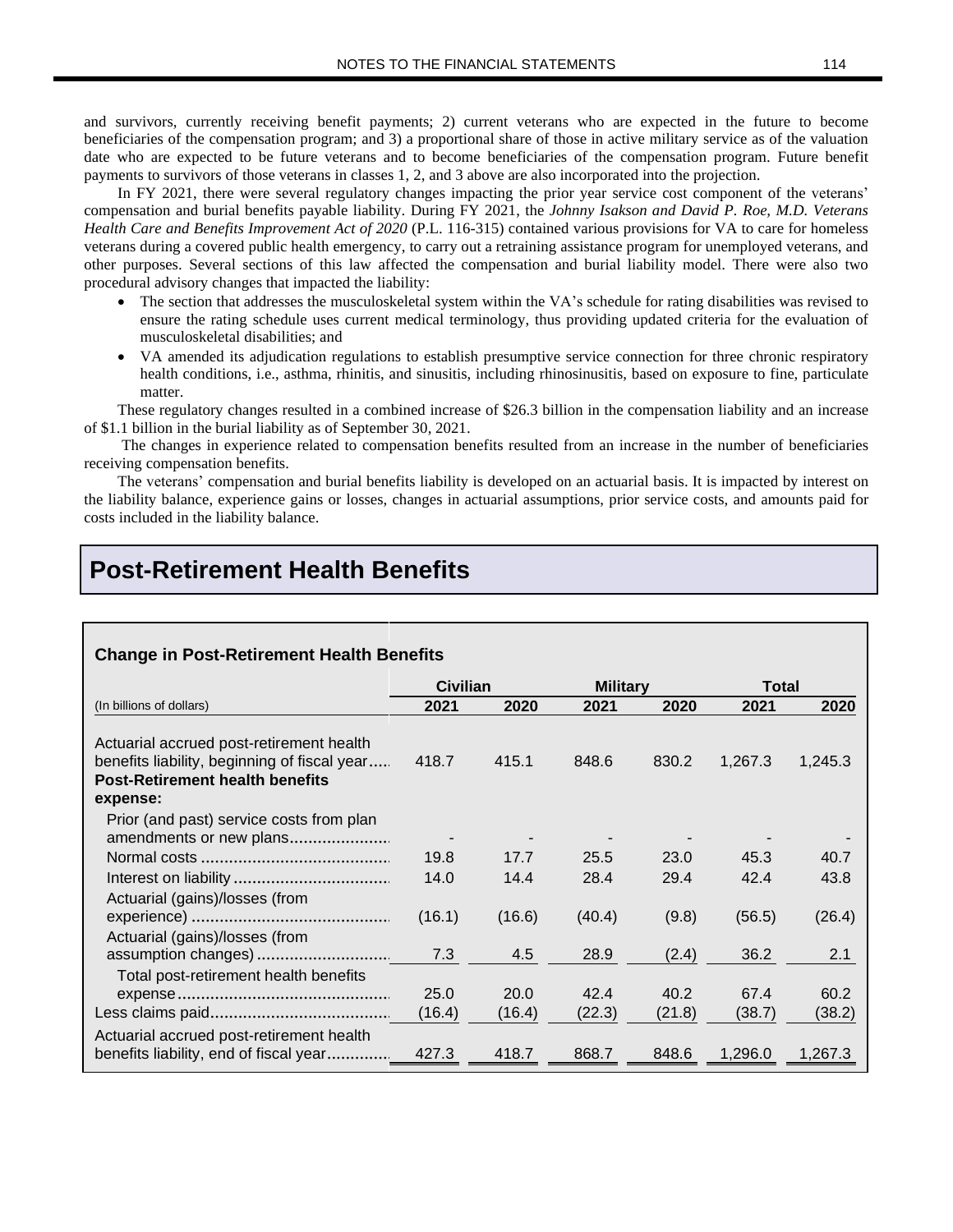| <b>Significant Long-Term Economic Assumptions Used in Determining</b><br>Post-Retirement Health Benefits and the Related Expense |                 |       |                 |          |  |  |  |
|----------------------------------------------------------------------------------------------------------------------------------|-----------------|-------|-----------------|----------|--|--|--|
|                                                                                                                                  | <b>Civilian</b> |       | <b>Military</b> |          |  |  |  |
|                                                                                                                                  | 2021            | 2020  | 2021            | 2020     |  |  |  |
|                                                                                                                                  | 3.20%           | 3.40% | $3.00\%$        | $3.30\%$ |  |  |  |
|                                                                                                                                  |                 | 4.40% | 4.11%           | 4.06%    |  |  |  |
|                                                                                                                                  |                 | 3.20% | $3.60\%$        | $3.60\%$ |  |  |  |

# **Civilian Employees' Post-Retirement Health Benefits**

The post-retirement civilian health benefit liability is an estimate of the government's future cost of providing postretirement health benefits to current employees and retirees. Although active and retired employees pay insurance premiums under the Federal Employee Health Benefits Program, these premiums cover only a portion of the costs. The OPM actuary applies economic and demographic assumptions to historical cost information to estimate the liability.

As of September 30, 2021, the USPS has accrued but not paid to the Postal Service Retiree Health Benefits Fund \$57.0 billion in payments required under the *Postal Accountability and Enhancement Act of 2006* (P.L. 109-435, Title VIII). In order for USPS to preserve liquidity and to ensure the ability to fulfill its primary universal service mission was not placed at undue risk, USPS has not made these required payments. The cost for each year's payment, including defaulted payments, along with all other benefit program costs, are included in USPS' net cost for that year in the consolidated Statements of Net Cost. The liability is not included on the government-wide Balance Sheet due to the USPS liability being eliminated with the OPM's corresponding receivable due from USPS recording a loss allowance for doubtful accounts for the unpaid balances.

The post-retirement civilian health benefit liability increased \$8.6 billion. This increase is due to the accruing cost of benefits and interest on the existing liability, largely offset by actuarial gains attributable to favorable plan experience.

#### **Military Employees' Post-Retirement Health Benefits**

Military retirees who are not yet eligible for Medicare (and their non-Medicare eligible dependents) are eligible for post-retirement medical coverage provided by DOD. Depending on the benefit plan selected, retirees and their eligible dependents may receive care from MTF on a space-available basis or from civilian providers through TRICARE. This TRICARE coverage is available as Select (a preferred provider organization a health plan that contracts with medical providers to create a network of participating providers; member cost-shares are typically higher for services received out-ofnetwork) and Prime (a health maintenance organization a health plan that limits services to a specific network of medical personnel and facilities and usually by requiring referral by a primary-care physician for specialty care; coverage is also available for non-referred and out-of-network care, subject to higher cost-sharing). These post-retirement medical benefits are paid by the DOD Defense Health Program on a pay-as-you-go basis.

Since FY 2002, DOD has provided medical coverage to Medicare-eligible retirees (and their eligible Medicare-eligible dependents). This coverage, called TFL, is a Medicare Supplement plan which includes inpatient, outpatient and pharmacy coverage. Enrollment in Medicare Part B is required to maintain eligibility in TFL. Retirees with TFL coverage can obtain care from MTF on a space-available basis or from civilian providers.

10 U.S.C., Chapter 56 created the DOD MERHCF, which became operative on October 1, 2002. The purpose of this fund is to account for and accumulate funds for the health benefit costs of Medicare-eligible military retirees, and their dependents and survivors who are Medicare eligible. The Fund receives revenues from three sources: interest earnings on MERHCF assets, Uniformed Services normal cost contributions, and Treasury contributions. The DOD Medicare-Eligible Retiree Health Care Board of Actuaries (the MERHCF Board) approves the methods and assumptions used in actuarial valuations of the MERHCF for the purpose of calculating the per capita normal cost rates (to fund the annual accrued benefits) and determining the unfunded liability amortization payment (Treasury contribution). The Secretary of Defense directs the Secretary of the Treasury to make DOD's normal cost payments. The MERHCF pays for medical costs incurred by Medicare-eligible beneficiaries at MTF and civilian providers (including payments to U.S. Family Health Plans for grandfathered beneficiaries), plus the costs associated with claims administration.

DOD's Office of the Actuary calculates the actuarial liabilities annually using assumptions and experience (e.g., mortality and retirement rates, health care costs, medical trend rates, and the discount rate). Actuarial liabilities are calculated for all DOD retiree medical benefits, including both the benefits funded through the MERHCF and the benefits for pre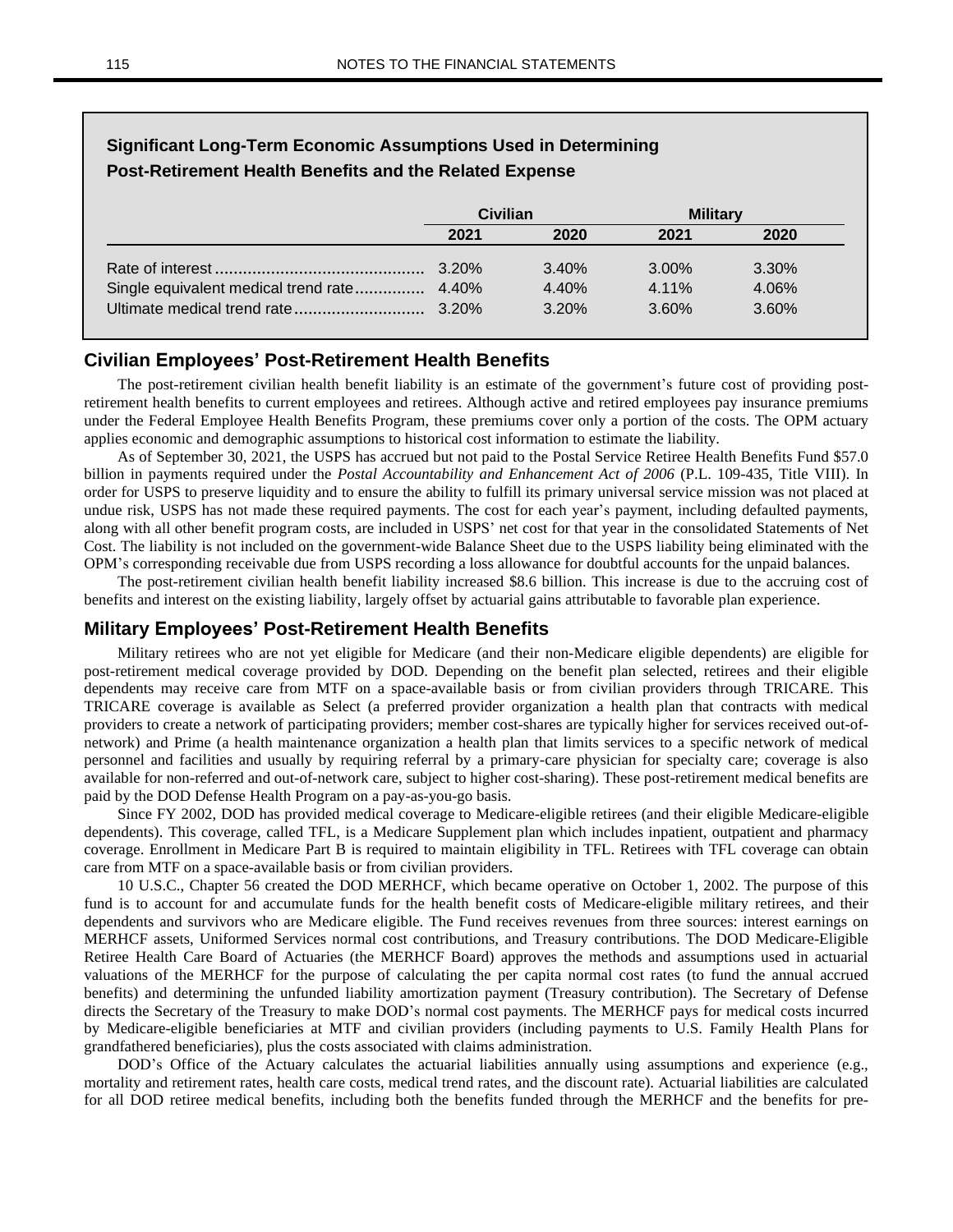Medicare retirees who are paid on a pay-as-you-go basis. Military post-retirement health and accrued benefits payable increased \$20.1 billion. The increase is primarily attributable to the normal operation of the plan – the cost of benefit accruals and interest on the liability less benefits paid. The actuarial gain from experience of \$40.4 billion is primarily due to increases in Military Retirement Health Benefits and MERHCF.

In addition to the health care benefits the federal government provides for civilian and military retirees and their dependents, the VA also provides medical care to veterans on an "as available" basis, subject to the limits of the annual appropriations. For the FYs 2017 through 2021, the average medical care cost per year was \$80.9 billion.

### **Veterans Education and Training Benefits**

#### **Change in Veterans Education and Training Benefits**

| (In billions of dollars)                                         | 2021   | 2020   |
|------------------------------------------------------------------|--------|--------|
| <b>Current year expense:</b>                                     | 133.1  | 105.9  |
| Prior (and past) service costs from plan amendments or new plans | 14.3   |        |
|                                                                  | 3.6    | 3.8    |
|                                                                  | 17.4   | 9.4    |
|                                                                  | (4.1)  | 27.3   |
|                                                                  | 31.2   | 40.5   |
|                                                                  | (13.1) | (13.3) |
|                                                                  | 151.2  | 133.1  |
|                                                                  |        |        |

For eligible Veterans and their dependents, the VA provides four education/retraining type programs:

- Post 9/11 GI Bill;
- VR&E;
- Survivors' and Dependents' Educational Assistance; and
- Montgomery GI Bill-Active Duty.

Based on the actuarial estimates of future payments, the total liability for the four education and training programs increased by \$18.1 billion in FY 2021. The \$18.1 billion increase is primarily attributable to experience gains and prior service costs offset by benefits paid.

In FY 2021, VA conducted experience studies for the Post 9/11 GI Bill, Survivors' and Dependents' Educational Assistance and VR&E programs, which made up the decrease of \$4.1 billion from assumption changes. The more significant changes included within this amount consisted of the change in the duration of the Post 9/11 GI Bill model was reduced to 30 years compared to 62 years used in the prior year, which decreased the liability by \$13.8 billion, which is offset by an increase of \$8.1 billion due to changes in the initial enrollment assumption.

In addition, P.L. 116-315 § 1025 eliminated the period of eligibility for training and rehabilitation for certain veterans with service-connected disabilities. Prior to this legislation, all veterans were required to use their benefits within 12 years of discharge or release from military service. This resulted in an increase of \$14.3 billion in the VR&E liability. The change in legislation increased the current year expenses and is included in the prior (and past) service costs from plan amendments or new plans.

For additional information regarding actuarial assumptions and the four education and training type programs, please refer to VA's financial statements.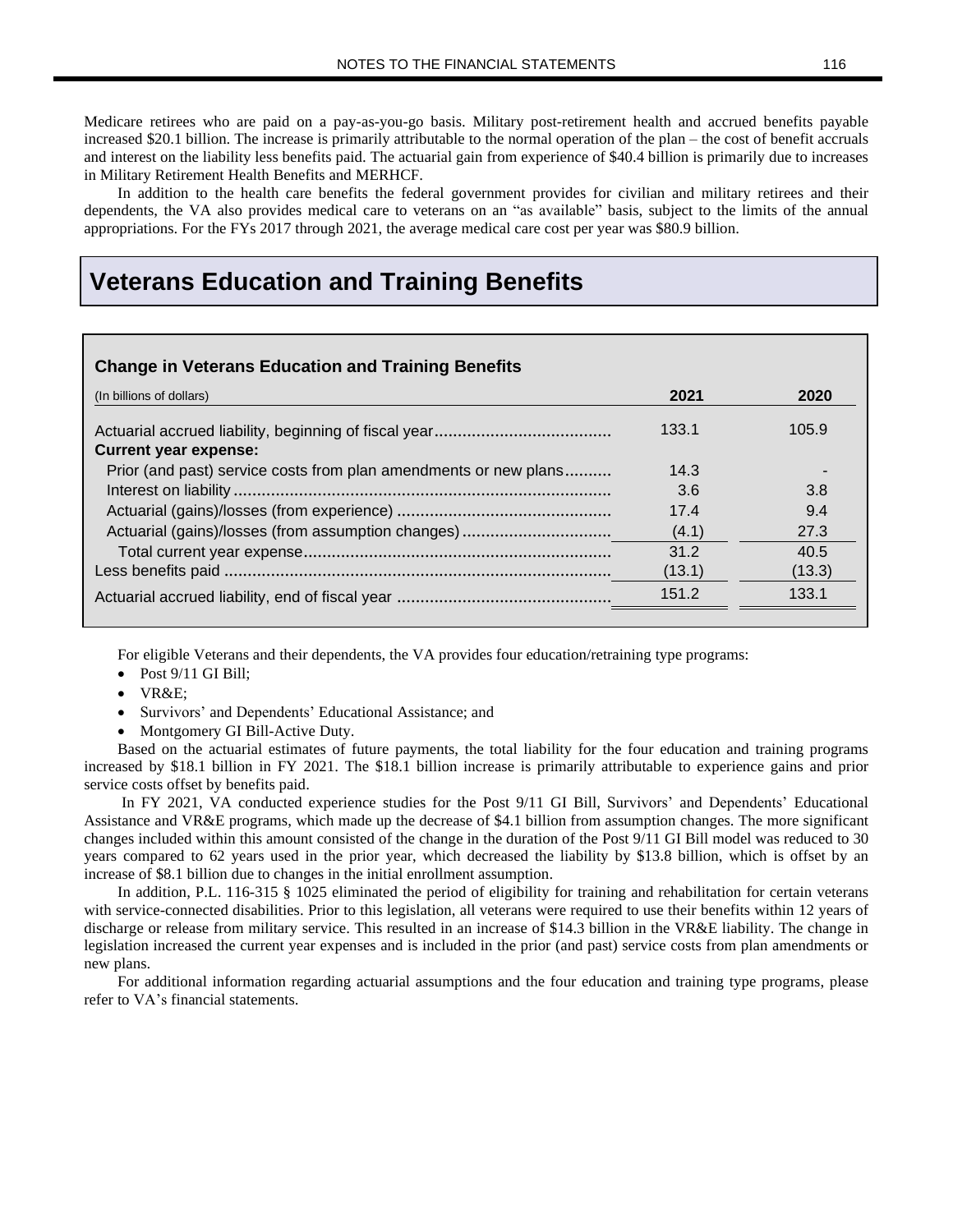# **Life Insurance Benefits**

### **Civilian Employees' Life Insurance Benefits**

| (In billions of dollars)                                                      | 2021  | 2020  |
|-------------------------------------------------------------------------------|-------|-------|
| Actuarial accrued life insurance benefits liability, beginning of fiscal year | 57.6  | 54.6  |
| Life insurance benefits expense:                                              |       |       |
|                                                                               | 0.7   | 0.5   |
|                                                                               | 1.6   | 1.9   |
|                                                                               | (0.3) | 0.1   |
|                                                                               | 1.2   | 1.0   |
|                                                                               | 3.2   | 3.5   |
|                                                                               | (0.7) | (0.5) |
| Actuarial accrued life insurance benefits liability, end of fiscal year       | 60.1  | 57.6  |

### **Significant Long-Term Economic Assumptions Used in Determining Life Insurance Benefits and the Related Expense**

| <b>Civilian</b> |       |  |  |
|-----------------|-------|--|--|
| 2021            | 2020  |  |  |
| 2.90%           | 3.10% |  |  |
| 1.30%           | 1.20% |  |  |

One of the other significant employee benefits is the FEGLI Program. Employee and annuitant contributions and interest on investments fund a portion of this liability. The actuarial life insurance liability is the expected PV of future benefits to pay to, or on behalf of, existing FEGLI participants, less the expected PV of future contributions to be collected from those participants. The OPM actuary uses salary increase and interest rate yield curve assumptions that are generally consistent with the pension liability.

As of September 30, 2021, the total amount of FEGLI insurance in-force is estimated at \$770.3 billion (\$664.4 billion for employees and \$105.9 billion for annuitants).

### **Veterans' Life Insurance Benefits**

The largest veterans' life insurance programs consist of the following:

- National Service Life Insurance covers policyholders who served during World War II.
- Veterans' Special Life Insurance was established in 1951 to meet the insurance needs of veterans who served during the Korean Conflict and through the period ending January 1, 1957.
- Service-Disabled Veterans Insurance program was established in 1951 to meet the insurance needs of veterans who received a service-connected disability rating.

Death benefit liabilities consist of reserves for permanent plan and term policies as well as policy benefits for Veterans Mortgage Life Insurance. Disability income and waiver liabilities consist of reserves to fund the monthly payments to disabled insureds under the Total Disability Income Provision and the policy premiums waived for qualifying disabled veterans. Insurance dividends payable consists of dividends left on deposit with VA and dividends payable to policyholders. Unpaid policy claims consist of insurance claims that are pending at the end of the reporting period, an estimate of claims that have been incurred but not yet reported, and disbursements in transit. The veteran's life insurance liability for future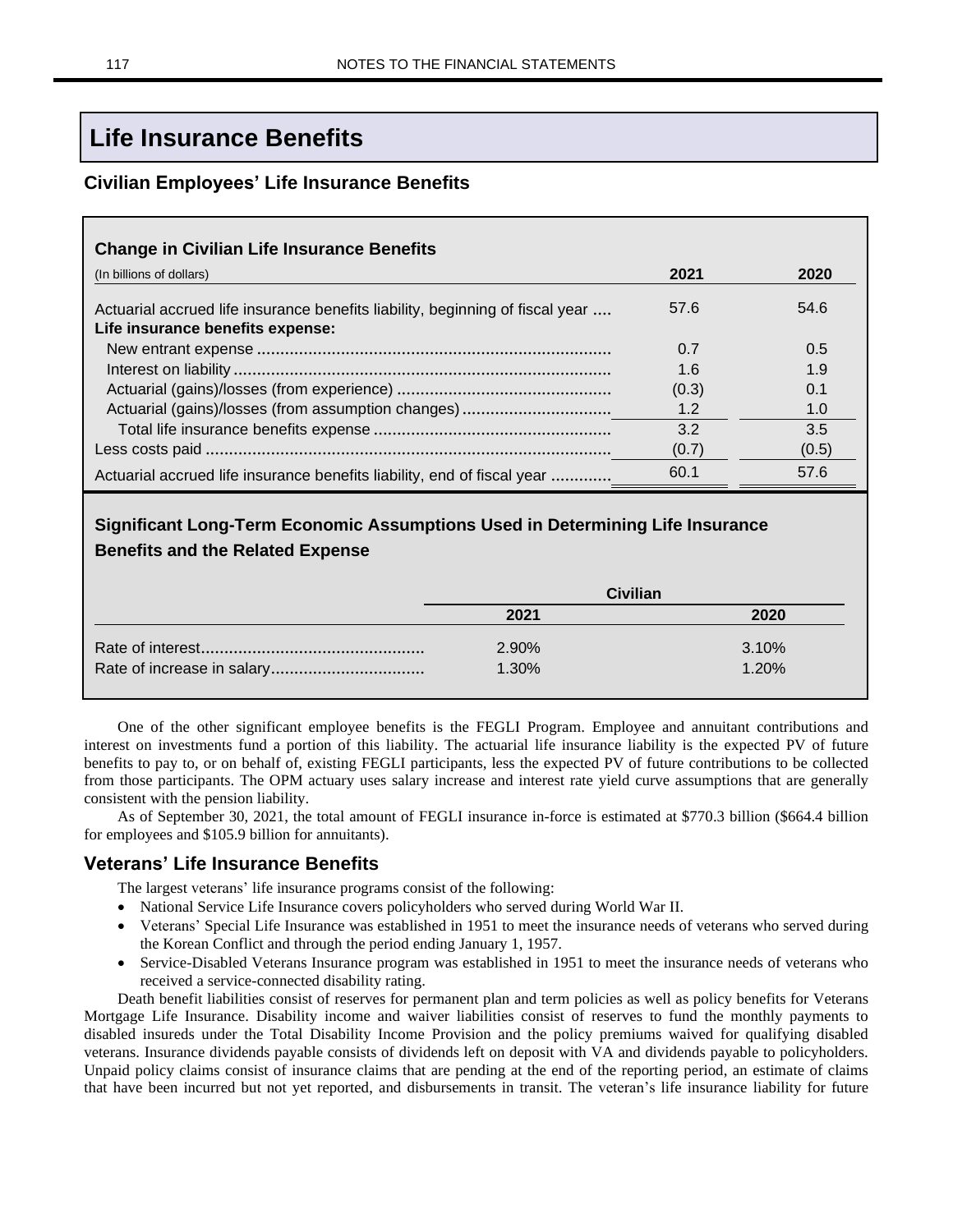policy benefits as of September 30, 2021, and 2020, was \$4.5 billion and \$5.1 billion, respectively. For additional information on veteran's life insurance liability, please refer to VA's financial statements.

The VA supervises SGLI and Veterans Group Life Insurance programs that provide life insurance coverage to members of the uniformed armed services, reservists, and post-Vietnam Veterans as well as their families. VA has entered into a group policy with the Prudential Insurance Company of America to administer and provide the insurance payments under these programs. All SGLI insureds are automatically covered under the Traumatic Injury Protection program, which provides for insurance payments to veterans who suffer a serious traumatic injury in service.

The amount of insurance in-force is the total face amount of life insurance coverage provided by each administered and supervised program at the end of the fiscal year. It includes any paid-up additional coverage provided under these policies. The supervised programs' policies and face values are not reflected in VA's liabilities because the risk of loss on these programs is assumed by Prudential and its reinsurers through the terms and conditions of the group policy. As a result, the information provided for the supervised programs is for informational purposes only and is unaudited. The face value for supervised programs as of September 30, 2021, and 2020, was \$1,219.0 billion and \$1,183.7 billion, respectively. The face value for administered programs as of September 30, 2021, and 2020, was \$5.3 billion and \$6.0 billion, respectively.

### **Federal Employees' Compensation Act Benefits**

#### **Workers' Compensation Benefits**

DOL determines both civilian and military entities' liabilities for future workers' compensation benefits for civilian federal employees, as mandated by the FECA, for death, disability, medical, and miscellaneous costs for approved compensation cases, and a component for incurred, but not reported, claims. Effective March 12, 2021, the ARP, Section 4016, "Eligibility for Workers' Compensation Benefits for Federal Employees Diagnosed with COVID-19," mandates that accepted COVID-19 claims (or other accepted claims resulting from a coronavirus pandemic) be paid by the fund and are not billable to other federal entities; related administrative costs, including the fair share costs of non-appropriated entities, are to be paid by the fund and are not billable. Beginning in FY 2021, the actuarial liability includes claims covered by Section 4016 of the ARP.

The FECA liability is determined annually using historical claim data and benefit payment patterns related to injury years to predict the future payments. The actuarial methodology provides for the effects of inflation and adjusts liability estimates to constant dollars by applying wage inflation factors (COLA) and medical inflation factors (CPIM) to the calculation of projected benefits. DOL selects the COLA factors and CPIM factors by averaging over five years the COLA rates and CPIM rates, respectively. The FY 2021 methodology for averaging the COLA rates used OMB provided rates; the FY 2021 methodology for averaging the CPIM rates used OMB-provided rates and information obtained from the Bureau of Labor Statistics public releases for CPI. Using averaging renders estimates that reflect trends over five years instead of conditions that exist in one year.

| <b>Fiscal Year</b> | <b>COLA</b> | <b>CPIM</b> |
|--------------------|-------------|-------------|
| 2022               | 2.11%       | 2.74%       |
| 2023               | 2.48%       | 3.15%       |
| 2024               | 2.55%       | 3.56%       |
| 2025               | 2.62%       | 3.49%       |
| $2026+$            | 268%        | 3 79%       |

The COLAs and CPIMs used in the projections for FY 2021 are listed below in the table.

DOL selects the discount rates by averaging interest rates for the current and prior four years. Using averaging renders estimates that reflect historical trends over five years instead of conditions that exist in one year. DOL selected the interest rate assumptions whereby projected annual payments were discounted to PV based on interest rate assumptions on the TNC Yield Curve to reflect the average duration of income payments and medical payments. The average durations for income payments and medical payments were 15 years and 11 years, respectively. Based on averaging the TNC Yield Curves for the current and prior four years, the interest rate assumptions for income payments and medical payments were 2.2 percent and 2.1 percent, respectively.

For the COLAs, CPIMs, average durations, and interest rate assumptions used in the projections for FY 2020, refer to the FY 2020 *Financial Report.*